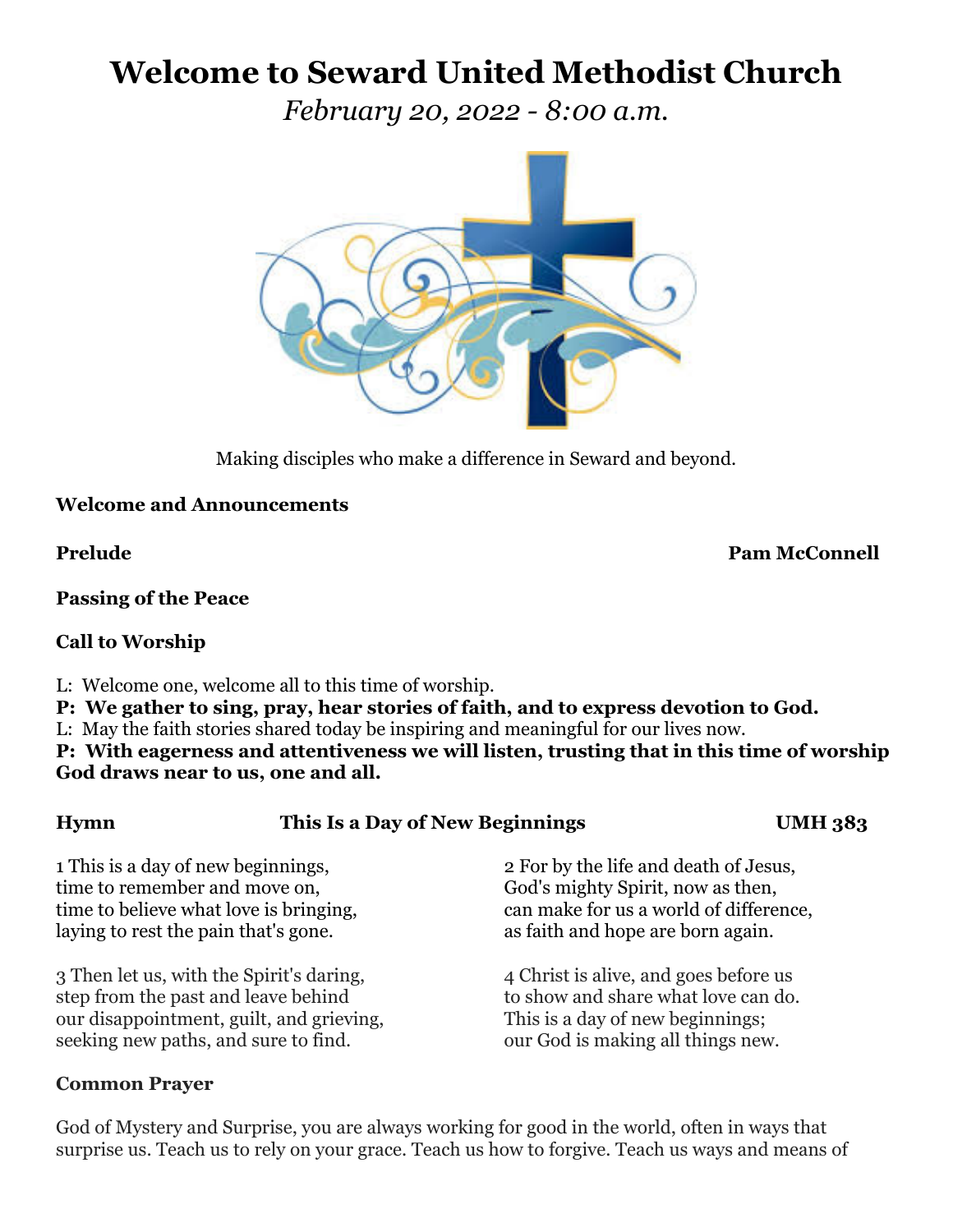# **Children's Time Pastor JoEllen Axthelm**

# **Scripture Lesson: Genesis 37:17b-36 and Genesis 45:1-15**

### Genesis 37: 17b-28

So Joseph went after his brothers, and found them at Dothan. <sup>18</sup> They saw him from a distance, and before he came near to them, they conspired to kill him. <sup>19</sup> They said to one another, "Here comes this dreamer. <sup>20</sup> Come now, let us kill him and throw him into one of the pits; then we shall say that a wild animal has devoured him, and we shall see what will become of his dreams." <sup>21</sup> But when Reuben heard it, he delivered him out of their hands, saying, "Let us not take his life." <sup>22</sup> Reuben said to them, "Shed no blood; throw him into this pit here in the wilderness, but lay no hand on him"—that he might rescue him out of their hand and restore him to his father. <sup>23</sup> So when Joseph came to his brothers, they stripped him of his robe, the long robe with sleeves that he wore; <sup>24</sup> and they took him and threw him into a pit. The pit was empty; there was no water in it.

<sup>25</sup> Then they sat down to eat; and looking up they saw a caravan of Ishmaelites coming from Gilead, with their camels carrying gum, balm, and resin, on their way to carry it down to Egypt. <sup>26</sup> Then Judah said to his brothers, "What profit is it if we kill our brother and conceal his blood? <sup>27</sup> Come, let us sell him to the Ishmaelites, and not lay our hands on him, for he is our brother, our own flesh." And his brothers agreed. 28When some Midianite traders passed by, they drew Joseph up, lifting him out of the pit, and sold him to the Ishmaelites for twenty pieces of silver. And they took Joseph to Egypt.

### Genesis 44, selected verses

Then Joseph commanded the steward of his house, "Fill the men's sacks with food, as much as they can carry, and put each man's money in the top of his sack. <sup>2</sup> Put my cup, the silver cup, in the top of the sack of the youngest, with his money for the grain." And he did as Joseph told him... Joseph said to his steward, "Go, follow after the men; and when you overtake them, say to them, 'Why have you returned evil for good? Why have you stolen my silver cup?...He searched, beginning with the eldest and ending with the youngest; and the cup was found in Benjamin's sack. 13At this they tore their clothes... But Joseph said, "Only the one in whose possession the cup was found shall be my slave; but as for you, go up in peace to your father." ...Then Judah stepped up to him and said, "my father said to us, 'You know that my wife bore me two sons; <sup>28</sup> one left me, and I said, Surely he has been torn to pieces; and I have never seen him since. <sup>29</sup> If you take this one also from me, and harm comes to him, you will bring down my gray hairs in sorrow to Sheol.' Now therefore, please let your servant remain as a slave to my lord in place of the boy; and let the boy go back with his brothers. <sup>34</sup> For how can I go back to my father if the boy is not with me?

### Genesis 45: 3-5,13-15

Then Joseph could no longer control himself ...Joseph said to his brothers, "I am Joseph. Is my father still alive?" But his brothers could not answer him, so dismayed were they at his presence.

<sup>4</sup> Then Joseph said to his brothers, "Come closer to me." And they came closer. He said, "I am your brother, Joseph, whom you sold into Egypt. 5And now do not be distressed, or angry with yourselves, because you sold me here; for God sent me before you to preserve life. ... <sup>13</sup> You must tell my father how greatly I am honored in Egypt, and all that you have seen. Hurry and bring my father down here." <sup>14</sup> Then he fell upon his brother Benjamin's neck and wept, while Benjamin wept upon his neck. 15And he kissed all his brothers and wept upon them; and after that his brothers talked with him.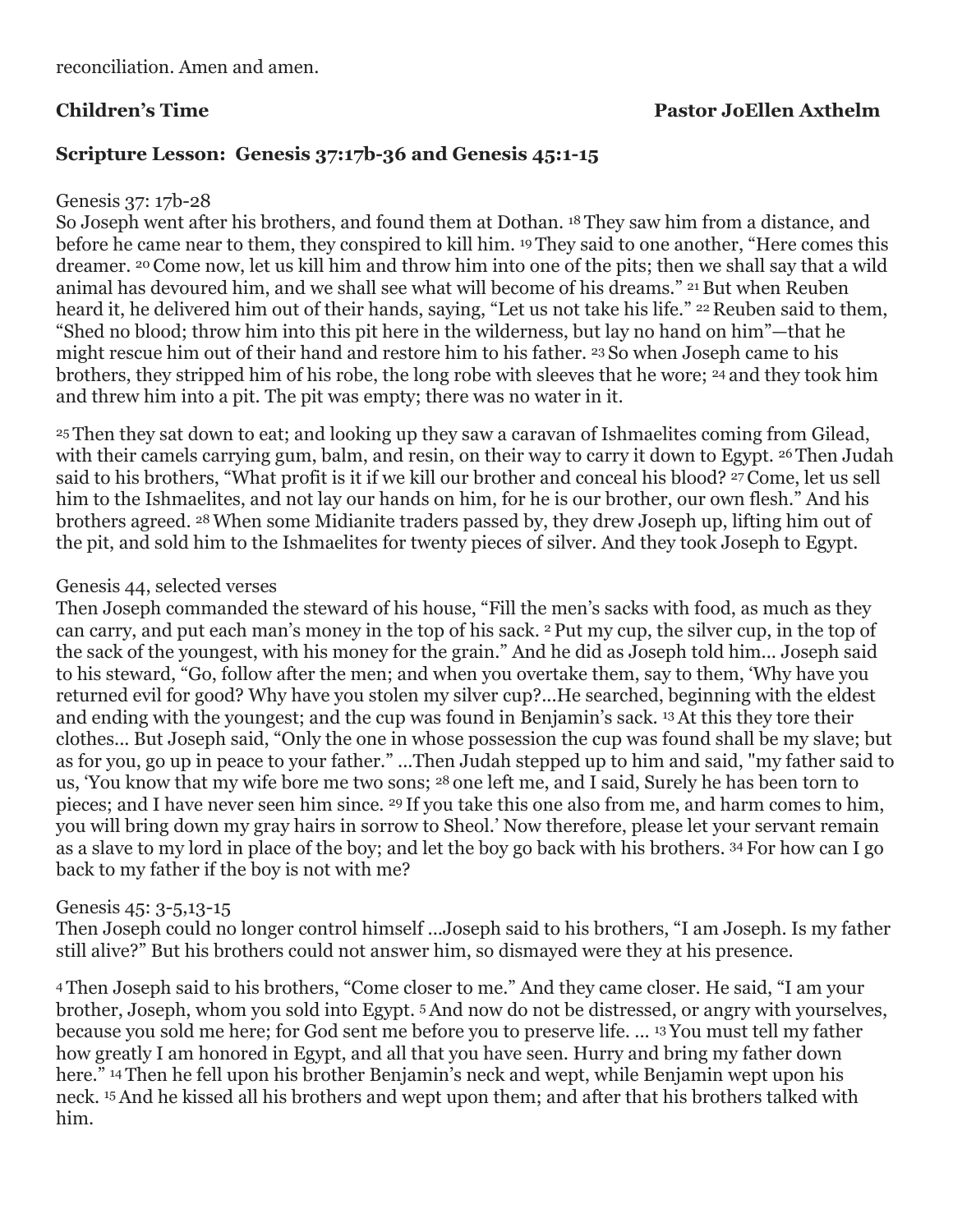### **Hymn Joseph Was His Father's Favorite** Text: Carolyn Windrey Gillette

Tune: BEACH SPRING, B.F. White

Joseph was his father's favorite out of all his family there, And his brothers did not like it when he got his coat to wear. It was different from the others — brighter, bolder than the rest. So he bragged to all his brothers that his father loved him best.

Joseph's nights were filled with dreaming; in his mind, he'd always win. Soon his brothers started scheming so they could get rid of him. In a pit they took and threw him, then they sold him. Who could save? To a land where no one knew him, he was taken as a slave.

Bought in Egypt, Joseph labored for a man named Potiphar. In that house he soon was favored — once again, a rising star. What went wrong? That star was falling — falsely charged and locked up tight. In his dreams, he heard a calling in the middle of the night.

Joseph, dreamer, there in prison saw a famine on the way. So his wondrous gift of vision set him free and saved the day. When his brothers came in hunger, begging, "Help us! Give us food," Joseph told them, "Weep no longer! "God intended this for good."

Soon the family reunited; so began new, joyful days. And through Joseph, we're reminded God can work in wondrous ways. God, we trust in you to guide us when we cannot see your plans. Always, always you're beside us; all of life is in your hands.

**Sermon Reconciliation Surprise Rev. Dr. Mary Kay Totty** 

### **The Prayers of the People**

*Please share your joys or concerns at the microphone or in the comments on Facebook or by texting us at 402-810-8900.*

**Prayer Hymn Be Thou My Vision UMH 451, v. 1-2** 

1. Be thou my vision, O Lord of my heart; 2. Be thou my wisdom, and thou my true word; naught be all else to me, save that thou art I ever with thee and thou with me, Lord; thou my best thought, by day or by night, thou and thou only, first in my heart, waking or sleeping, thy presence my light. great God of heaven, my treasure thou art.

Sharing of Joys & Concerns Pastoral Prayer The Lord's Prayer

**Offertory** Pam McConnell